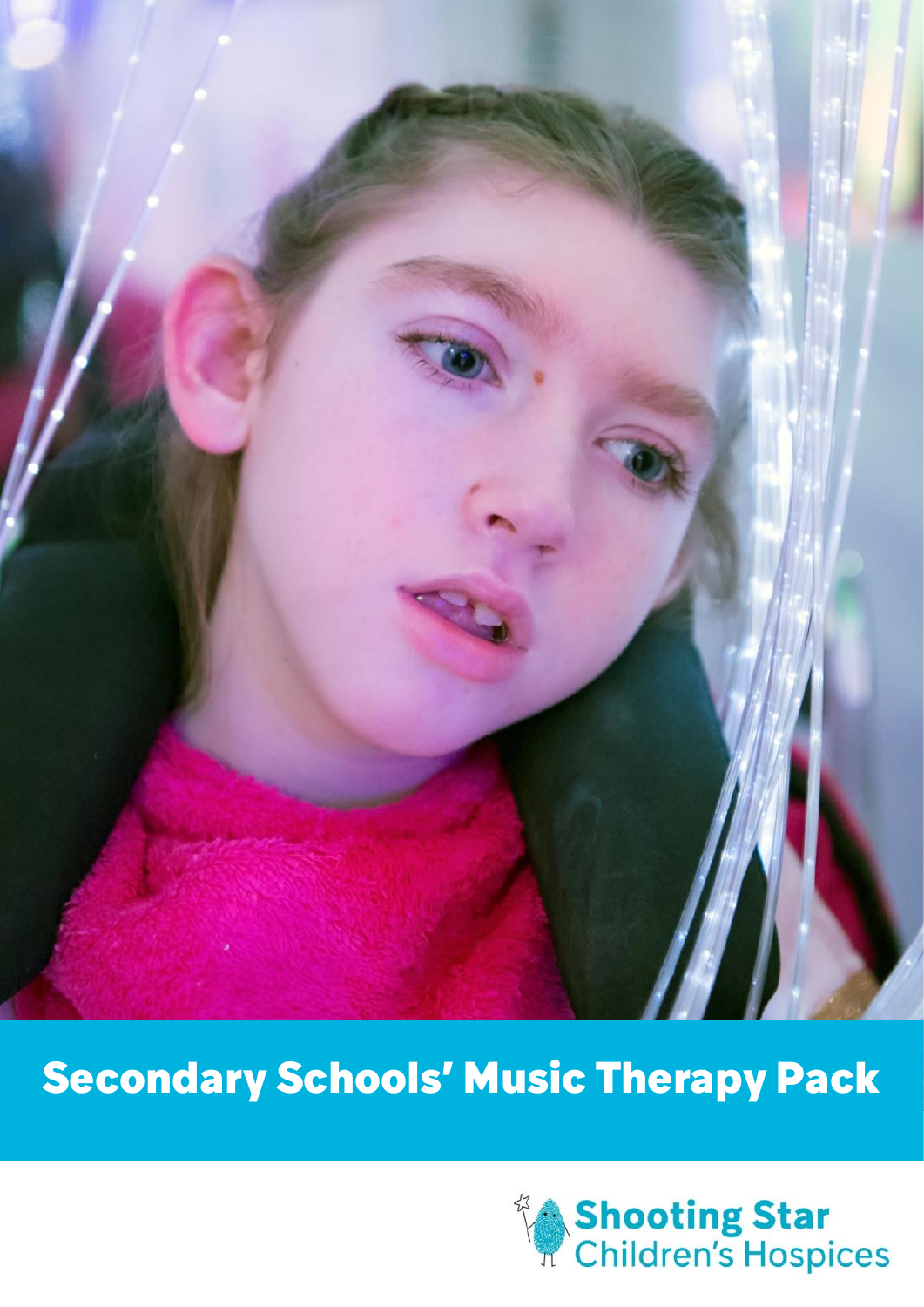

## What is music therapy?

Music therapy uses music to explore, understand and express emotions. At our hospices we use music therapy to help very sick children and their families cope with the challenges they face.

Music can provide a new language for children, so that they can communicate what they would like to say.





### How does music therapy help?

Music therapy helps the children we support to identify and communicate feelings which they may not otherwise be able to understand or express.

Music therapy can help by providing a time and space for children to explore, identify and express their feelings using music .

Music goes beyond words. It draws upon a child's natural affinity to music, using drums to vent anger and songs to express feelings.

### What happens in a session?

Rather than teaching a child to sing or play an instrument, the therapist allows the child the freedom to express themselves through sounds, silences, gestures and words.





## Benefits of music therapy

- Helps children feel happier and more positive
- Explores new ways of expressing feelings
- Improves confidence
- Makes sure children are heard and listened to no matter how they communicate

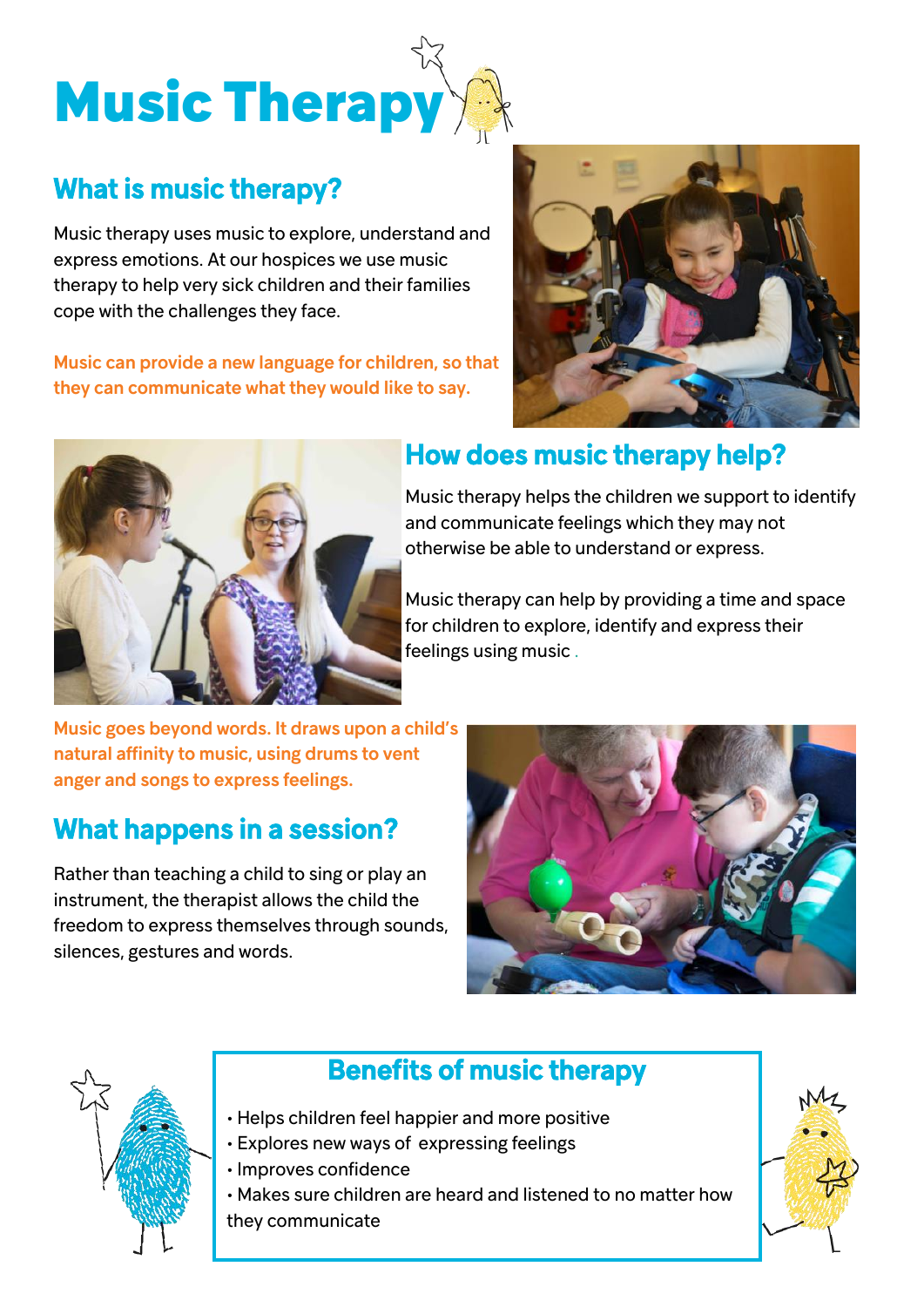# Music Therapy Room

#### A peek inside our music therapy room...

Shooting Star Children's Hospices has a music room at both hospices, used for fun times and music therapy sessions. Music therapy enables children to understand and express their feelings in a way they may not otherwise be able to do.

Our Music therapy room offers a safe, secure space where children are not under instruction but helped to use all their capabilities for making sounds, encouraging new ways of communicating their needs and feelings.



Accessible musical instruments are chosen and arranged with a particular child in mind. Rather than teaching the child to sing or play an instrument, the therapist allows the child the freedom to express themselves through sounds, gestures and words.

#### In our music therapy room during a music therapy session…





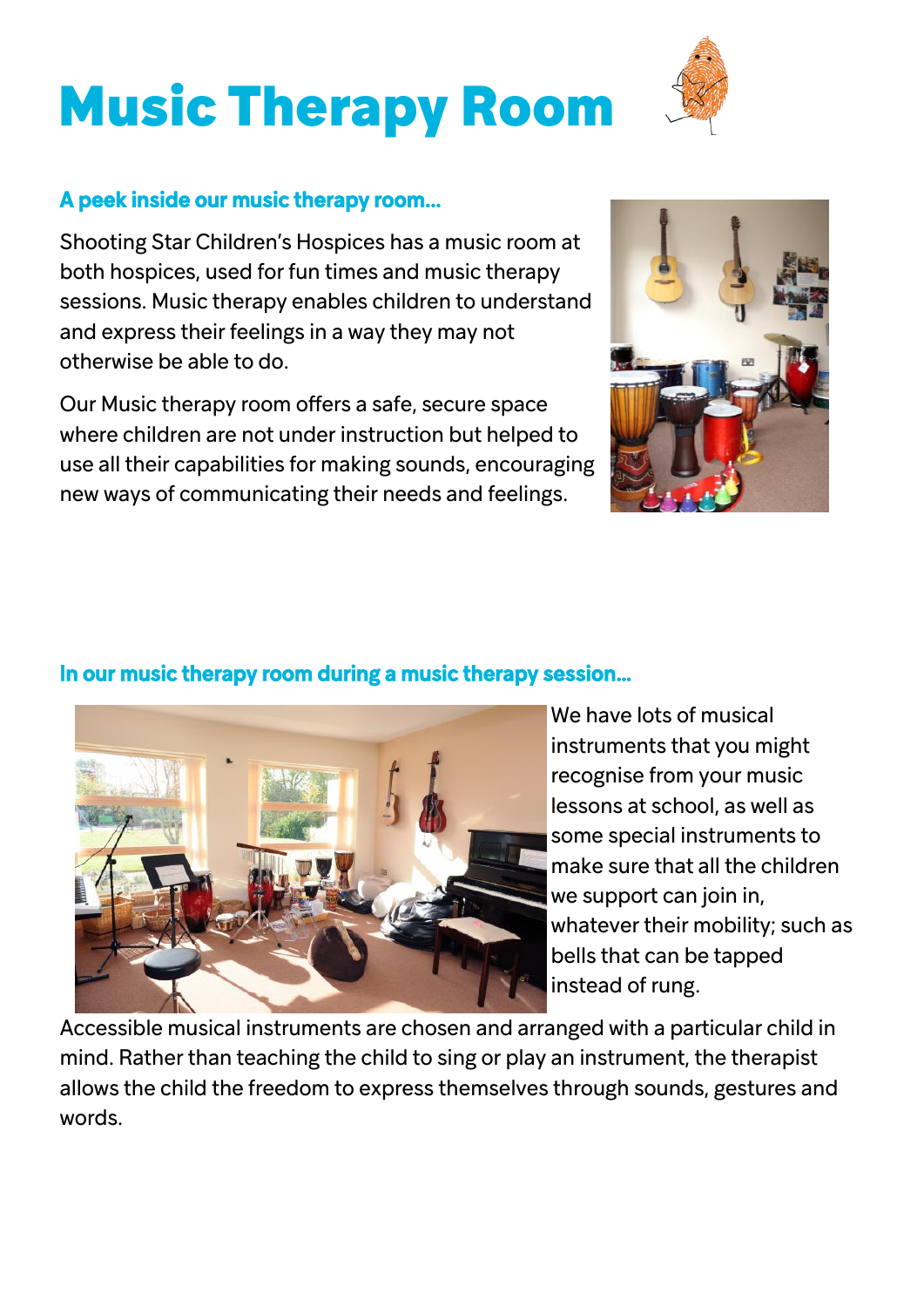# Day in the life of a Music Therapist



#### 9.15am

After arriving at Shooting Star House, I attend a meeting with other members of the care team. We talk about which children are in the hospice that day, what their individual needs are, and what therapy will be offered to them.

After the meeting, I prepare for the day's music therapy sessions and think about what each session will cover. Ultimately though, I'm completely guided by what the individual child wants to get out of the session.

#### *at Shooting Star House Children's Hospice*

and popular instruments. The electric guitar is a favourite instrument as even if you only have the strength to move your finger a tiny bit, the sound you create is big and booming. This means that everyone can be a rock star!

#### "At the beginning of every session I chat to the child and try to identify what they want to get out of it'."

#### 11am

I hold a group session. I call this an 'open group' as every child at the hospice is welcome to join in if they wish. This is an opportunity to bring everyone together. I pick songs that build each child's communication skills, encourage them to play and interact with each other and help the children to be expressive.

My favourite thing about the group is that the children often surprise us with their musical ability and their level of awareness. This brings pleasure to the parents who are watching and the care team who are supporting the children.

#### 10am

I start my first session with a supported child. At the beginning of every session I chat to the child and try to find out what they would like to do. Many of the children I see are not able to use words and language to communicate. I make sure we have percussion instruments that are easy for them to handle, so that we can communicate through the music instead of words.

I try different instruments that produce different vibrations and sensations to provoke smiles, sounds and other positive responses. We also have a collection of highly specialised



"I pick songs that build upon each child's communication skills, encouraging them to interact with each other and to be expressive."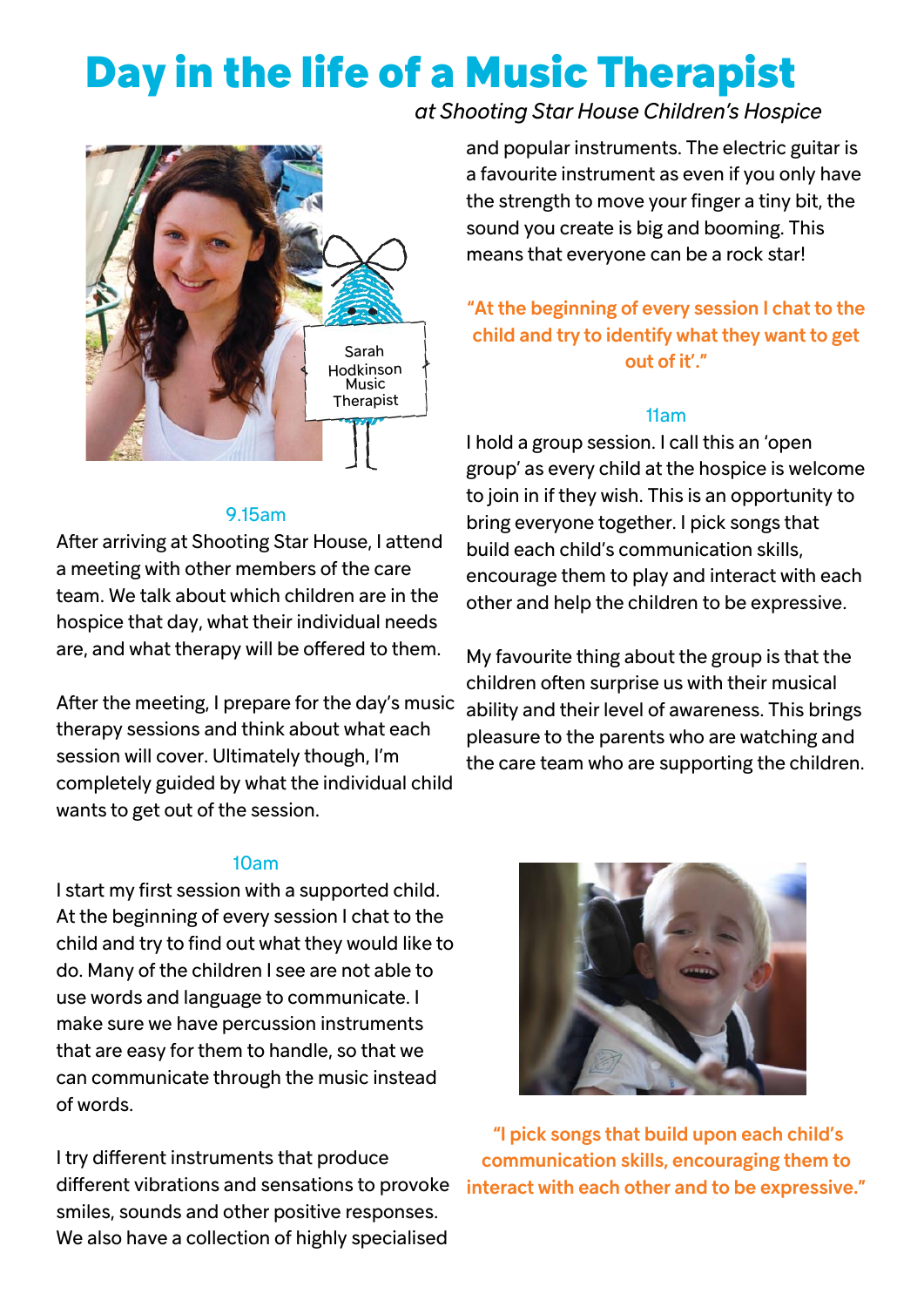#### 12pm

I meet with our play therapist to plan a special day we are holding for the brothers and sisters of the very sick children we care for. The play therapist and I think of creative activities that will help the children identify the hurdles they face every day and especially when their brother or sister is very sick or taken into hospital.



#### 2pm

I often hold concerts for the children in Sparkle unburdening them through using the music to Day Care. Today we have a concert for children at the hospice, which includes a cellist from the Royal College of Music, a singer-songwriter and a Celtic harpist. The concert includes

relax us, and up beat songs which will lift the room, so that all the care team will be dancing with the children, twirling wheelchairs or rocking them in their arms.



#### 3pm

I have appointments with children who come to see me each week after school. I see supported children of all ages, and their brothers and sisters. Whilst their worries might be very similar to other children their age, children supported by Shooting Star Children's Hospices and their siblings very quickly can feel overwhelmed and burdened because of how complex their everyday life is already.

It is so important to spend time in sessions thinking of coping mechanisms and unburdening them through using the music to share what they feel.

The biggest hurdle of children's therapy is that even if children are able to speak and communicate through talking, it is difficult for them to describe how they are feeling. This is where we use music in the form of creating compositions, songs, play-lists, albums and making-up music on the spot.

Whatever music is played, I will play along to support and encourage the child, telling them that it is okay to share feelings of all kinds.

"It is so important to spend time in sessions thinking of coping mechanisms and share what they feel."

#### 5pm

classical tunes on the cello that will soothe and session notes and check my appointments are After I finish my last session, I write up the still on track for the next day.

> In the evenings I enjoy practicing my harp – just like the children, I find music very relaxing after a busy day!

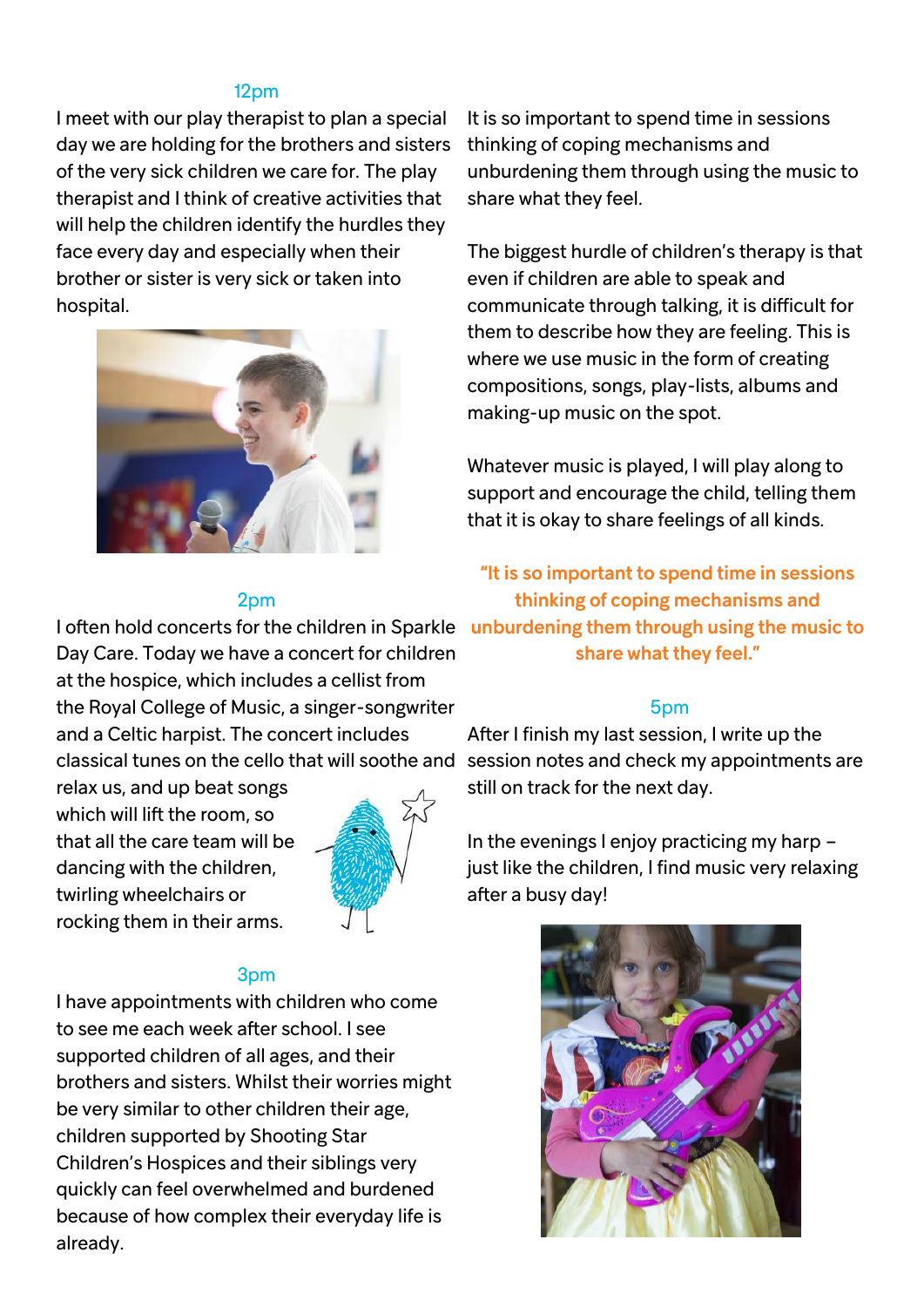# Music Therapy parent's experience

**"I believe that without music therapy, our experience of having a life-limited child would have been completely different, and far poorer. As a family, we all benefitted from it at different times and in different ways. Lydia died when she was just over three years old. Born with Aicardi Syndrome, a rare neurological condition, she had frequent daily seizures and was profoundly mentally and physically disabled. In music therapy, we watched our beautiful non-verbal little girl find a special way of communicating. Not only did she learn to interact with the music itself, but also with those of us taking part in the session with her.** 

Sometimes this might be alone with Sarah, the music therapist, or in a session with other hospice children and members of staff. At other times, when we had music therapy as a family at home or at the hospice itself, she and her older brother, Oscar, would find a way of interacting and communicating in a way which they only really experienced through music. The sessions were a beautiful gift, encouraging us to be together in a deeper, more profound, more attentive way of being family, when often our life was highly chaotic, and the essential thing was simply getting through another day.

We feel confident that when Lydia arrived at the hospice the night before she died, hearing the familiar sounds of Sarah's flute and guitar helped her to relax, knowing that she was safe in her 'home from home'. It was just how we hoped she would die, not with tubes and machines in a hospital environment, but feeling safe and held by the community in which she had spent so much time and in which she felt loved.

Certainly, for us now, it is the music we shared while at the hospice which sustains our memories of Lydia. We still sing the songs from the sessions to each other! There are so many things you have to let go of when your child dies but, cliché as this may be, the music goes on, and for that we will always be deeply grateful." Anna, supported mum.

**£41 could fund one session of Music Therapy giving children and their families the unforgettable experience of making music together, a memory they'll keep forever.** 

**Our care is completely free so it's only thanks to our supporters that we are able to help families like Lydia's, who are going through the most unimaginably difficult circumstances, and continue providing vital care for life-limited babies, children, young people and their families.**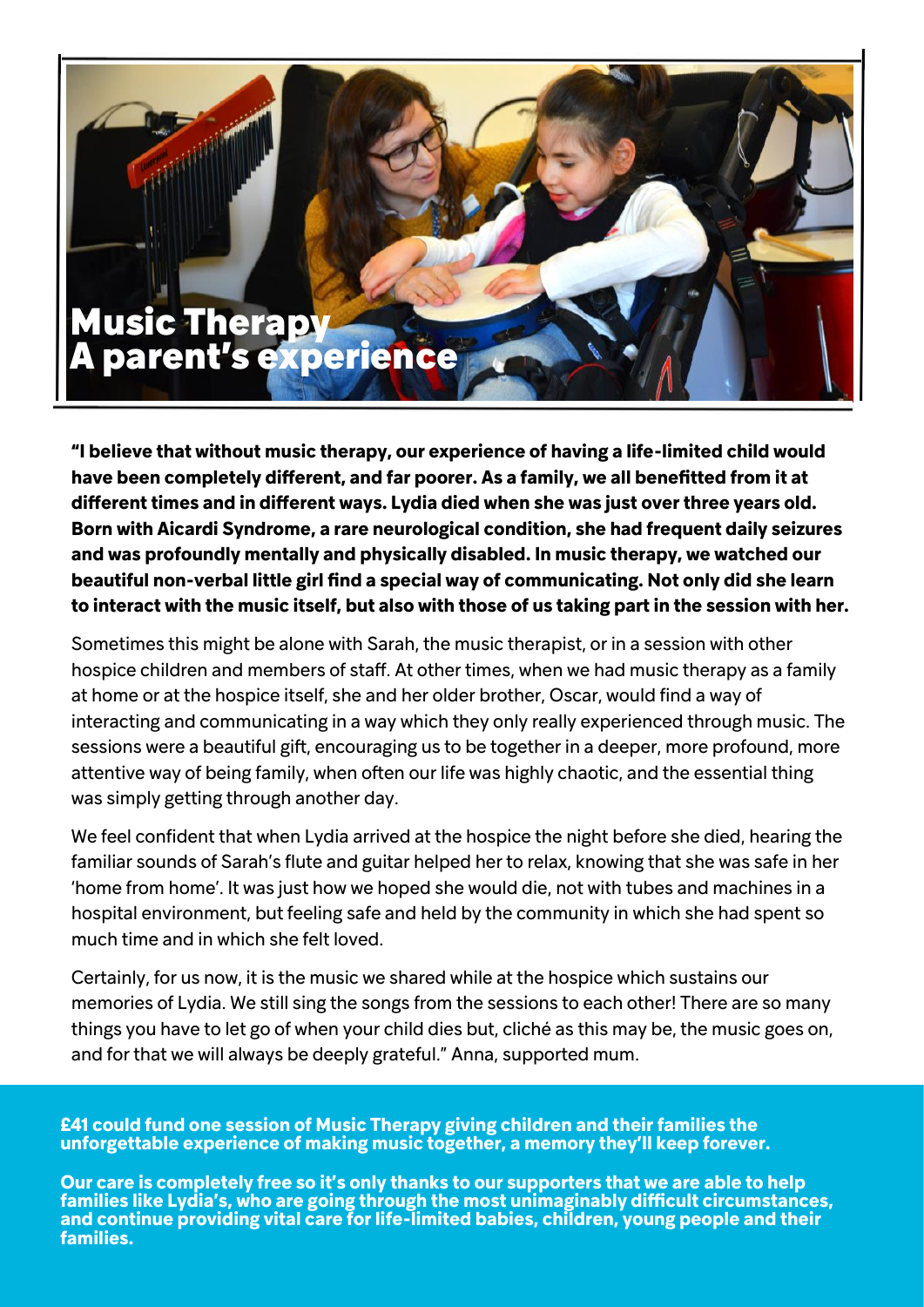

#### Shooting Star Children's Hospices annual Festival of Music this year celebrated ten years of music therapy at our hospices.

Children supported by Shooting Star Children's Hospices enjoyed two days of workshops composing their own piece of music, which they shared in a grand performance in front of proud families and staff.

The Festival of Music is led by musicians and composers from London's top orchestras including the Royal Philharmonic Orchestra and the London Philharmonic Orchestra.

Since its launch in 2006, the Festival of Music at Shooting Star Children's Hospices gives families a rare chance to see their children contribute to a professional performance. The event is particularly beneficial for children supported by Shooting Star Children's Hospices who have difficulty communicating, as music enables them to express themselves.

Shooting Star Children's Hospices Music Therapist, Vicky Kammin, said: "The Festival of Music is so important in giving our supported children an experience they may never have had before and it's fantastic, someone who struggles to communicate suddenly has control over an entire piece of music.

"It's particularly special for the families who watch the performance – the parents are always beaming with pride afterwards when they see what their child has achieved."